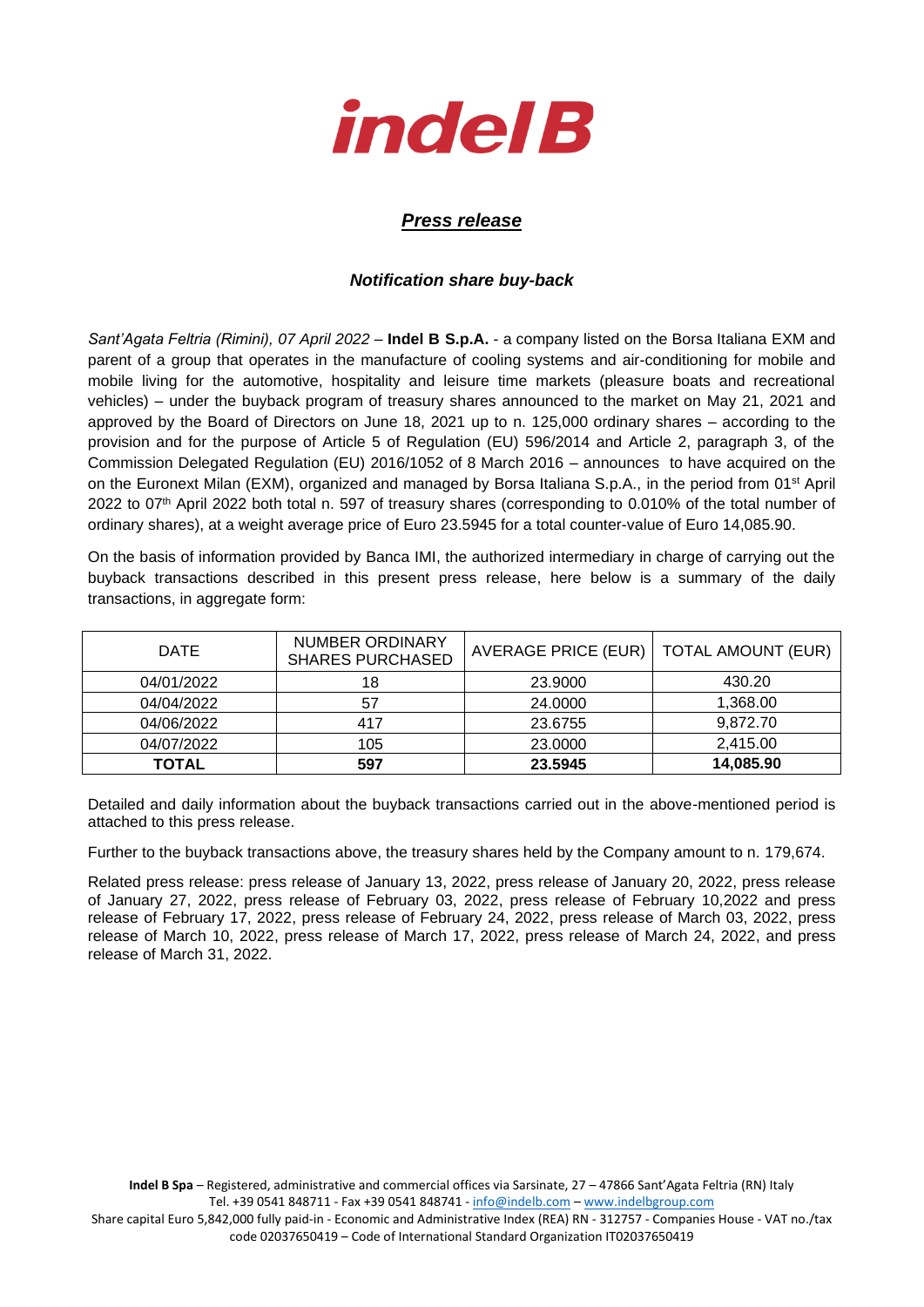This press release is available to the public at the Company's registered office, at Borsa Italiana, on the storage mechanism authorised by Consob "**1info**" [\(www.1info.it\)](file:///C:/Users/ddelietovollaro/AppData/Local/Microsoft/Windows/INetCache/Content.Outlook/T87B94UR/www.1info.it) and in the specific sections of the website [www.indelbgroup.com.](http://www.indelbgroup.com/)

\* \* \*

*Indel B S.p.A. is a company listed on the EXM segment of the Italian stock exchange and is controlled by AMP.FIN S.r.l., in turn held entirely by the Berloni family. Indel B S.p.A. heads an important Group that operates worldwide and has been active for the last 50 years in the mobile cooling sector applicable to the Automotive, Leisure time and Hospitality cooling segments. The Group also operates in mobile climate control, with specific reference to the Automotive market, represented by commercial vehicles, minibuses, ambulances, agricultural and earth-moving machinery, and in the Cooling Appliances sector, which mainly comprises cellars for storing wine and small refrigerators for storing milk. The company has a market cap of approximately Euro 135 million.*

## **Contact details**

| <b>INDEL B</b>                | <b>POLYTEMS HIR</b>            | <b>FAST-COM</b>                |
|-------------------------------|--------------------------------|--------------------------------|
| Controller & IR               | IR e Comunicazione Finanziaria | <b>Media Relations</b>         |
| Elisabetta Benazzi            | Bianca Fersini Mastelloni      | Paolo Santagostino             |
| +39 0541 848 784              | +39 06.69923324; +39 336742488 | +39 349 3856585                |
| elisabetta.benazzi@indelb.com | b.fersini@polytemshir.it       | paolo.santagostino@fast-com.it |
|                               |                                |                                |

\* \* \*